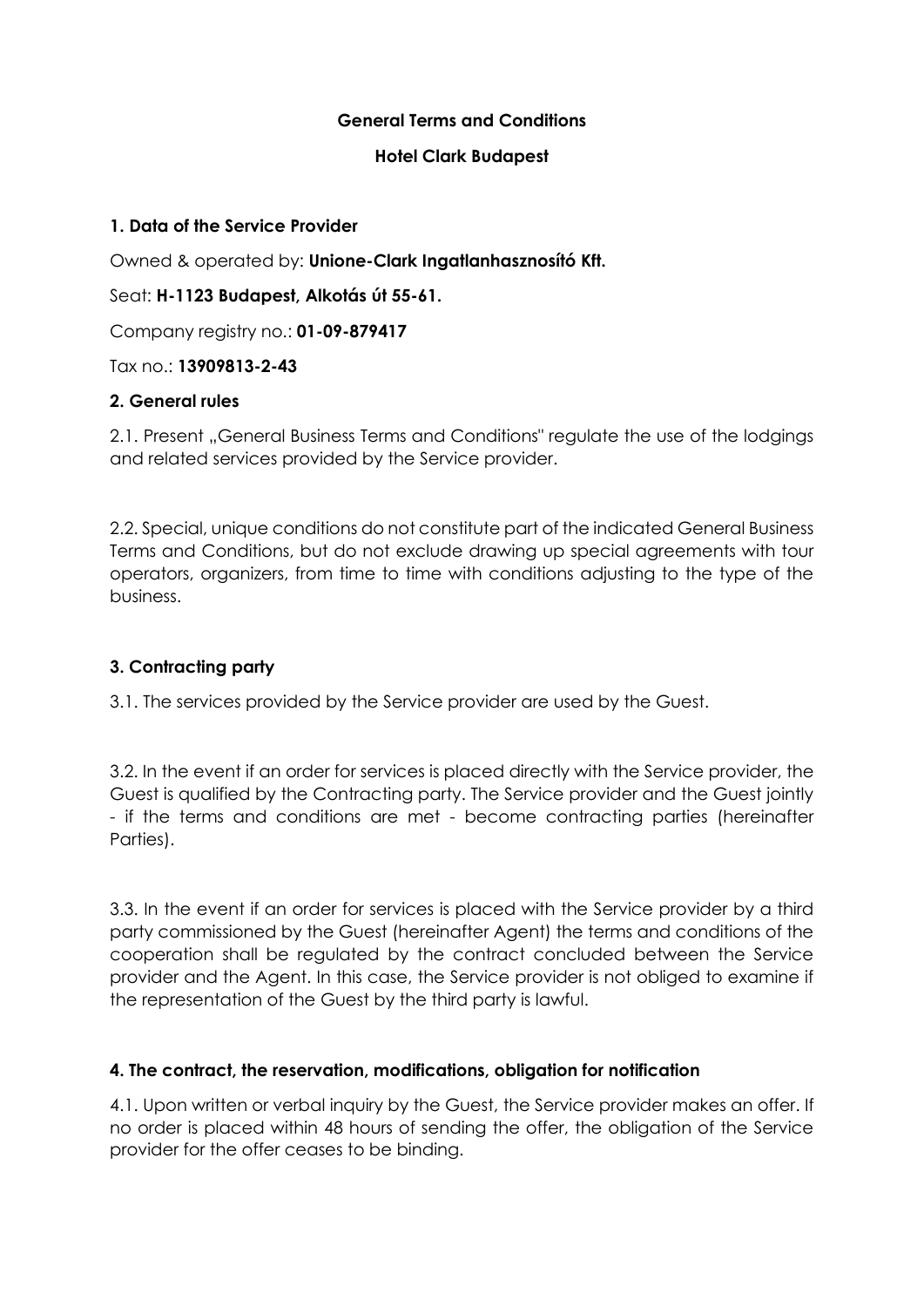4.2. The Contract enters into effect when the Service provider confirms in writing the verbal or written booking of the Guest, and as such is qualified a Contract concluded in writing. Any booking, agreement, modification, or confirmation of these by the Service provider are not qualified as contracts.

4.3. The Contract on the use of accommodation services is concluded for a definite period of time.

4.3.1. If the Guest checks out prior to the end of the definite period of time, the Service provider is entitled to the full value of the service set down in the Contract. The Service provider is entitled to sell the free room before the contracted period of stay.

4.3.2. The Service provider needs to previously approve any extension of the use of the accommodation service that is initiated by the Guest. In this case, the Service provider may request the payment of the fee of the already provided services.

4.4. The Contract can only be modified and/or complemented by a written agreement signed by the Parties.

### **5. Terms of cancellation**

5.1. Unless otherwise determined by the hotel in its offer, the accommodation services can be canceled without a penalty payment obligation until 24:00 local time 1 day prior to arrival.

a.) If the Contracting party has not ensured the use of accommodation services by advance payment, credit card guarantee, or any other contractual way, the Service provider's obligation for providing services shall cease after 16:00 local time on the day of arrival.

b.) If the Contracting Party has ensured the use of accommodation services by advance payment, credit card guarantee, or any other contractual way but does not check in until 24:00 local time on the day of arrival and does not inform the hotel about the late arrival, the Service provider shall charge a fee of at least one-night accommodation rate as a penalty.

5.2. In case of reservation of products with special terms, group arrivals, or events, the Service provider shall establish different terms set down in an individual agreement.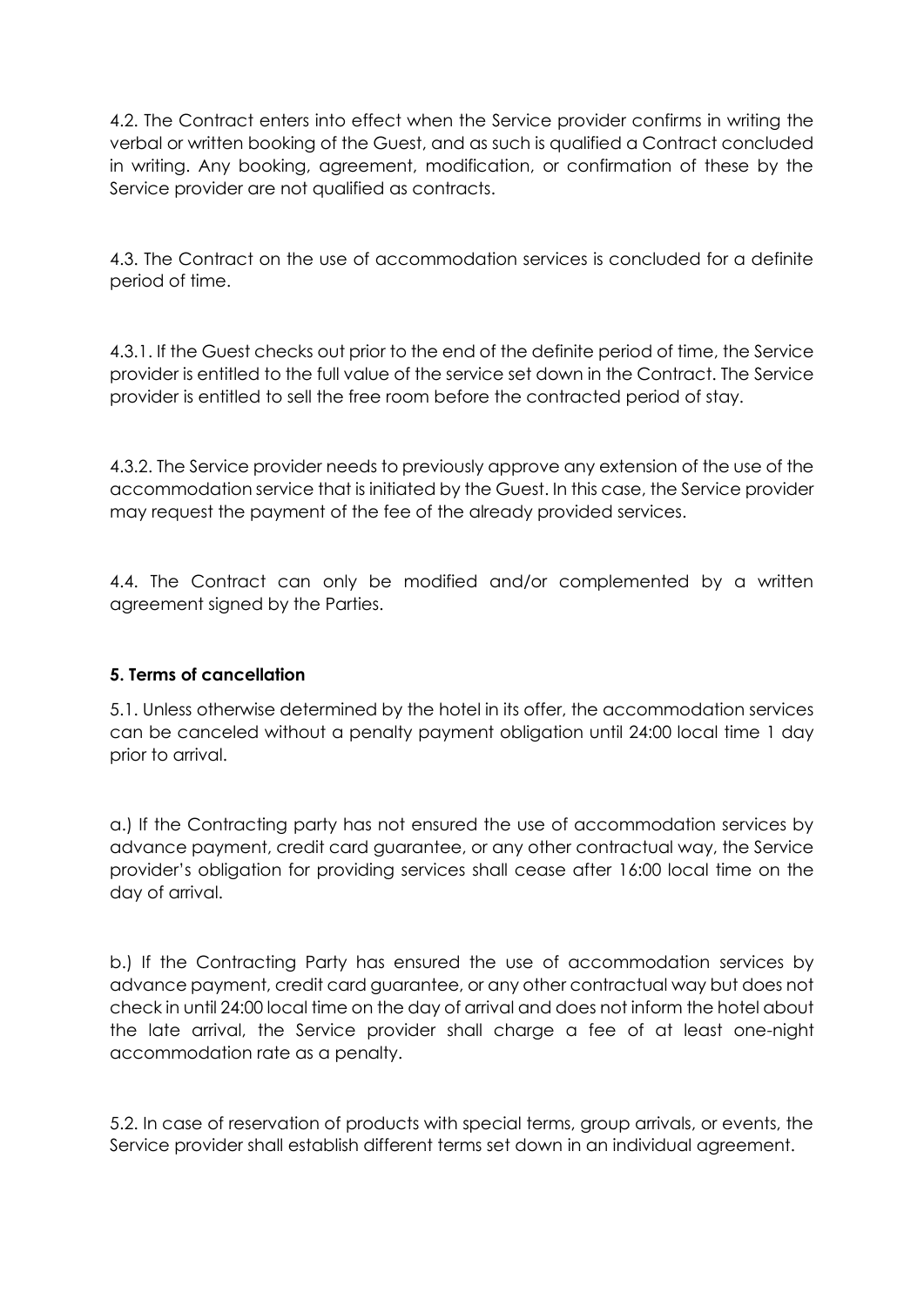# **6. Rates**

6.1. The hotel room rates (Rack Rate) are on display on the website of the hotel. The price lists of other services are available at the given hotel departments (restaurant, spa, wellness).

6.2. The Service provider reserves the right to change its published rates without prior notification.

6.3. When publishing its rates the Service provider shall indicate the tax content of the rates (VAT Local Tax) valid at the time of the offer in line with the regulations of the law. The Service provider shall transfer all surplus burdens arising from the amendment of the prevailing tax law (VAT, Local Tax) to the Contracting party following notification thereof.

6.4. You will find discounts, special rates, and offers on the hotel's website.

# **7. Payment terms, guarantee**

7.1. The value of the services provided by the Service provider is to be paid by the Contracting party following the use of the services and prior to departure from the hotel, however, based on special agreement there may be a possibility for subsequent payment.

7.2. To guarantee the contractual use of the services provided and the payment of the value of the services the Service provider may;

a) request credit card guarantee, in the course of which the value of the ordered and confirmed service is blocked on the credit card,

b) request advance payment for a part of the full participation fee

7.3. The Contracting party can effect payment in HUF and/or

a) any currency indicated to be accepted by the Service provider. In such a case conversion and billing is made at the current foreign currency buying rate of the bank where the account of the Service provider is kept valid on the Guests' day of arrival.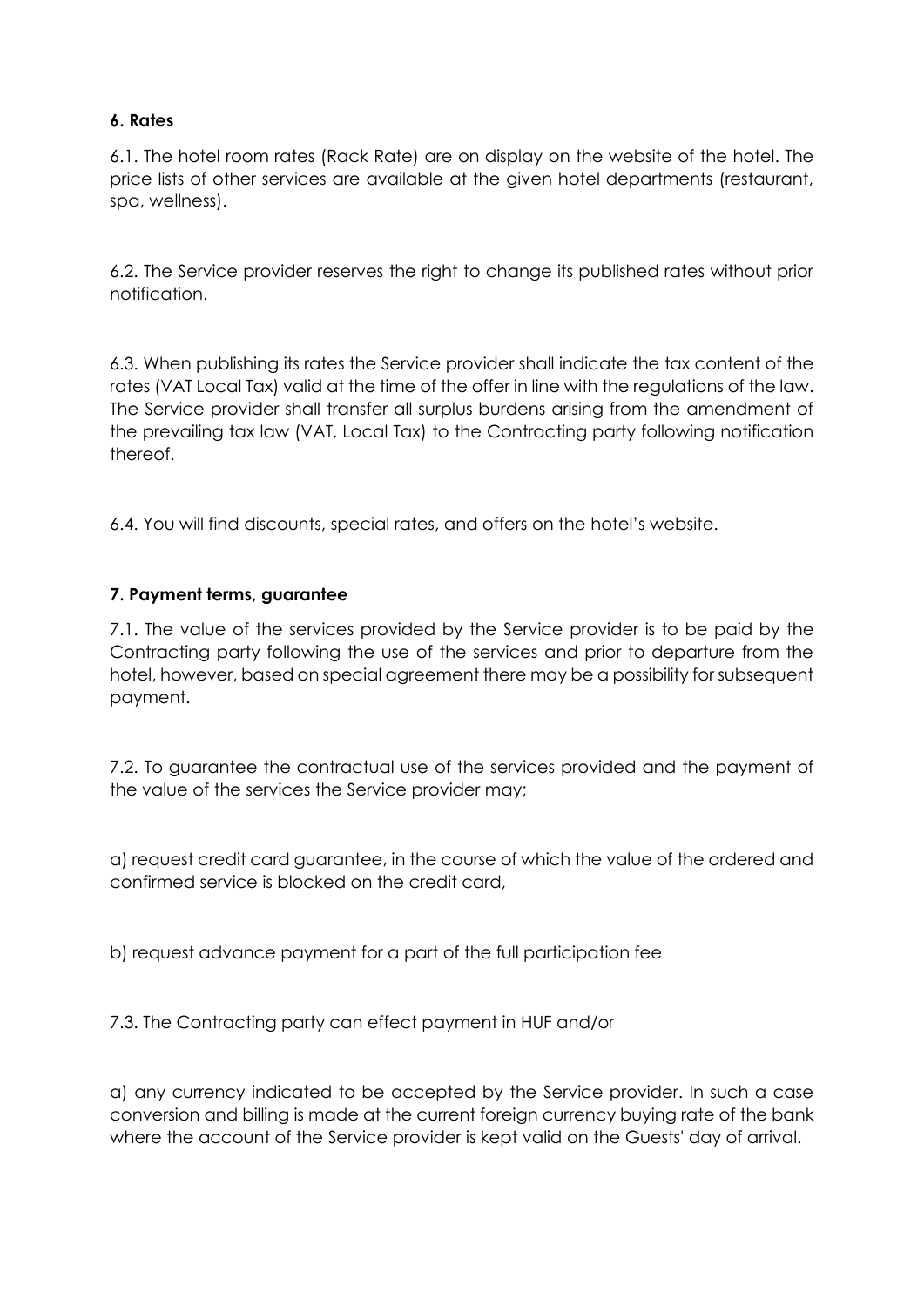b) the Service provider accepts certain means of payment other than cash (credit card, traveling checks, and based on a separate agreement; coupons, vouchers, etc.).

7.4. Any costs related to any payment method are to be borne by the Contracting Party.

# **8. Terms and conditions of using the hotel services**

8.1. The Guest can check in on the day of arrival after 14:00, and is requested to check out on the departure day before noon.

8.2. If the Guest wishes to occupy the room before 14:00 on the day of arrival, the previous night will be charged at most by 50% based on a special agreement.

8.3. If the Guest wishes to leave the room after 12:00 on the day of departure, 50% of the following night's room rate will be charged, based on special agreement. After 18:00 the price of the entire room night will be charged.

### **9. Pets**

9.1. Pets can generally be taken to the lodgings of the Service provider. They can be kept in the rooms and use the common areas to access the rooms under the supervision of the Guest, however, they cannot be taken to any other premises (offices, board rooms, wellness, etc.).

9.2. The Guest will be held fully liable for the damages caused by his/her pet.

9.3. The Service Provider will charge a fee for the accommodation of the pet in the room, based on a separate agreement.

#### **10. Rejecting the performance of the Contract, ceasing of the obligation to provide services**

10.1. The Service provider is entitled to withdraw from the Contract on providing accommodation-service without delay, and reject rendering the services if:

a) the Guest does not use the room or the building rendered for his use properly,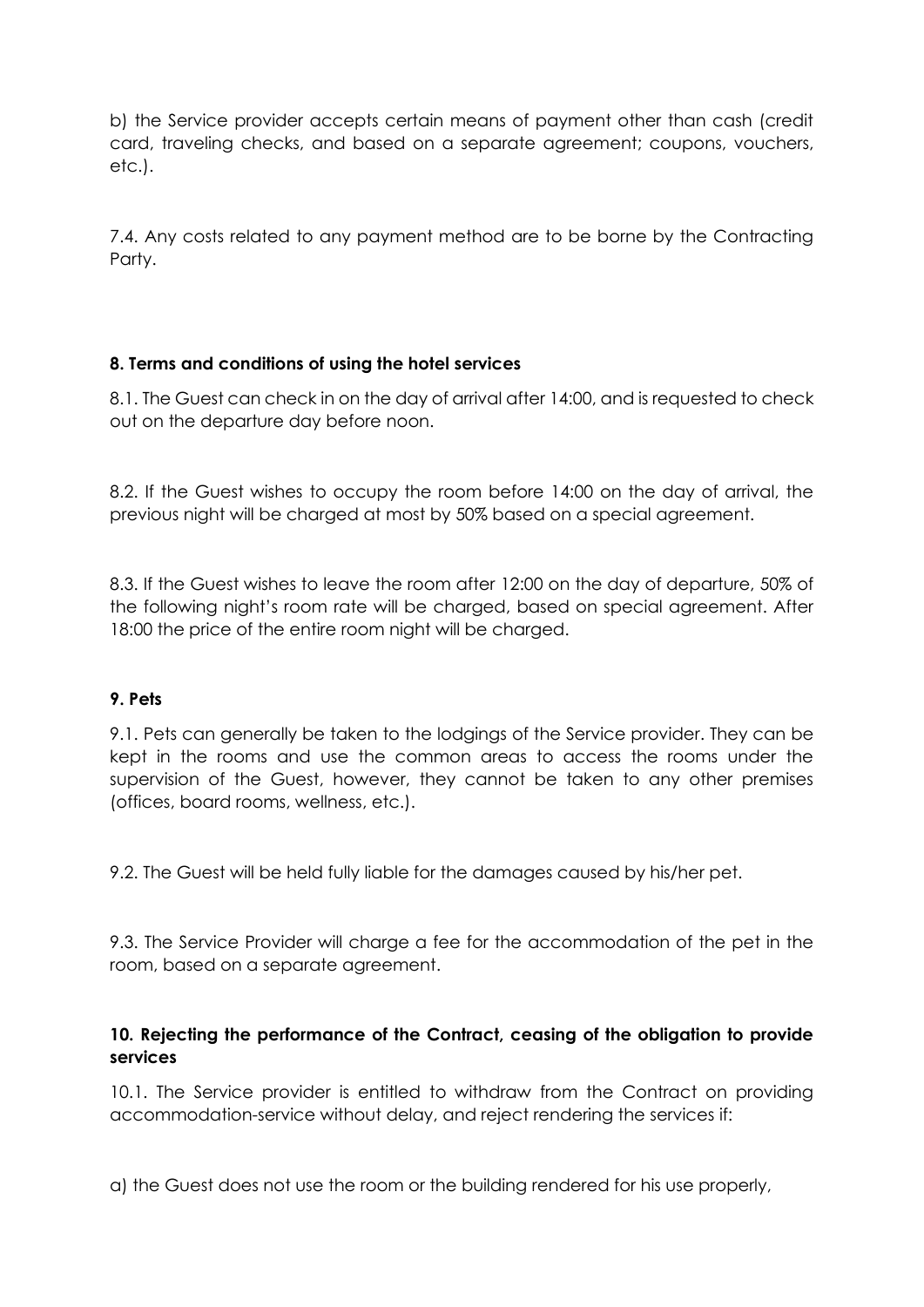b) the Guest does not observe the security and order of the accommodation place, behaves with the employees in an objectionable rough manner, is under the influence of alcohol or drugs, and displays a menacing, offensive, or otherwise unacceptable conduct,

c) the Guest has a contagious disease,

d) the Contracting Party does not meet his/her advance payment obligation till the set deadline

 $10.2$ . In the event if the Contract between the parties is not performed due to  $\sqrt{v}$  vis major" the Contract expires.

### **11. Guarantee for accommodation**

11.1. In the event if the hotel of the Service provider is unable to ensure the services listed in the Contract through his own fault (e.g. overbooking, temporary problems of operation, etc.), the Service provider is obliged to ensure accommodation for the Guest without delay.

11.2. The Service provider is obliged;

a) to ensure/offer the services listed in the Contract at the rate and for the period confirmed, - or till the termination of the incapacitation - in another accommodation place of the same or of higher category. All surplus costs of the replacement accommodation place burden the Service provider,

b) to ensure a possibility for the Guest for making a phone call free of charge to be able to give notification about the change of accommodations,

c) to ensure free of charge transfer for the Guest to move to the offered replacement accommodation place, and possibly for moving back later.

11.3. If the Service provider fully meets these obligations, and if the Guest has accepted the replacement accommodation, no subsequent claim for compensation will be accepted.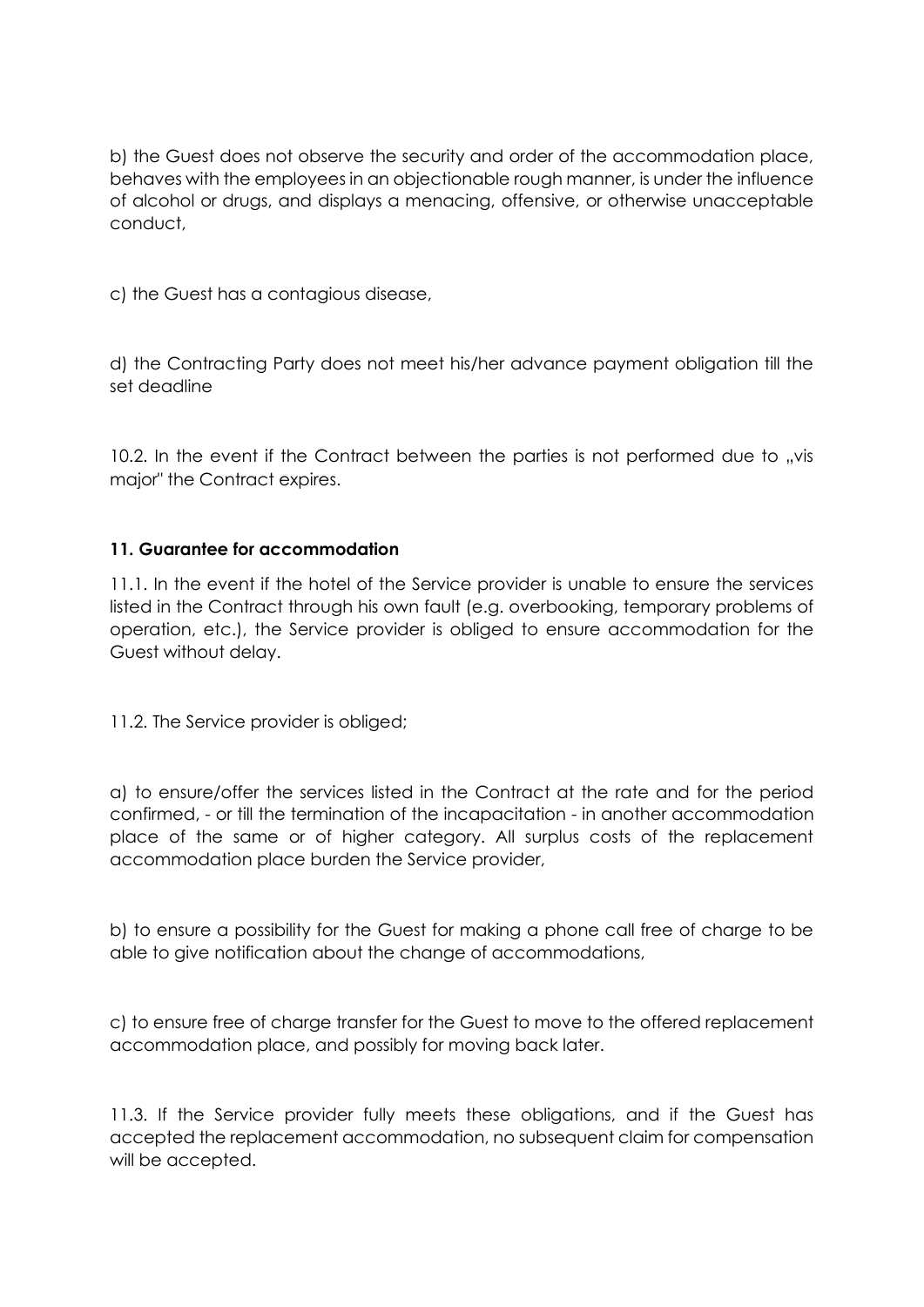# **12. Disease or death of the Guest**

12.1. In the event if during the time of using the accommodation service the Guest is taken ill and is not able to care for his/herself on his/her own, the Service provider is to offer medical help.

12.2. If the Guest falls ill or dies the Service provider will require a cost compensation from the dependent, heir, or person settling his/her accounts, for the possible medical costs, the value of services used prior to the death, and the incidental damages done to the equipment and furniture in the hotel related to the disease/death.

# **13. Rights of the Contracting party**

13.1. Pursuant to the Contract the Guest is entitled to the proper use of the ordered room and establishments of the accommodation place that belong to the usual service sphere, and are not under the effect of special conditions.

13.2. The Guest may complain about the performance of the services provided by the Service provider during his/her stay at the accommodation place. The Service provider is obliged during this period to handle complaints justifiably sent to him in writing (or minuted by him).

13.3. Any right of the Guest for complaint terminates after departing from the accommodation place.

### **14. Obligations of the Contracting party**

14.1. The Contracting Party is obliged to settle the value of the contractually ordered services until the date and with the method laid down in the Contract.

14.2. The Guest shall not bring in any of his own food or drink to the F&B units and common areas of the hotel.

### **15. Compensation liability of the Contracting party**

The Guest shall be held liable for all damages and inconvenience suffered by the Service provider or a third person out of the fault of the Guest, his escort, or any person(s) belonging to his responsibility. This liability remains to be in effect even if the aggrieved has the right to claim compensation of his damages directly from the Service provider.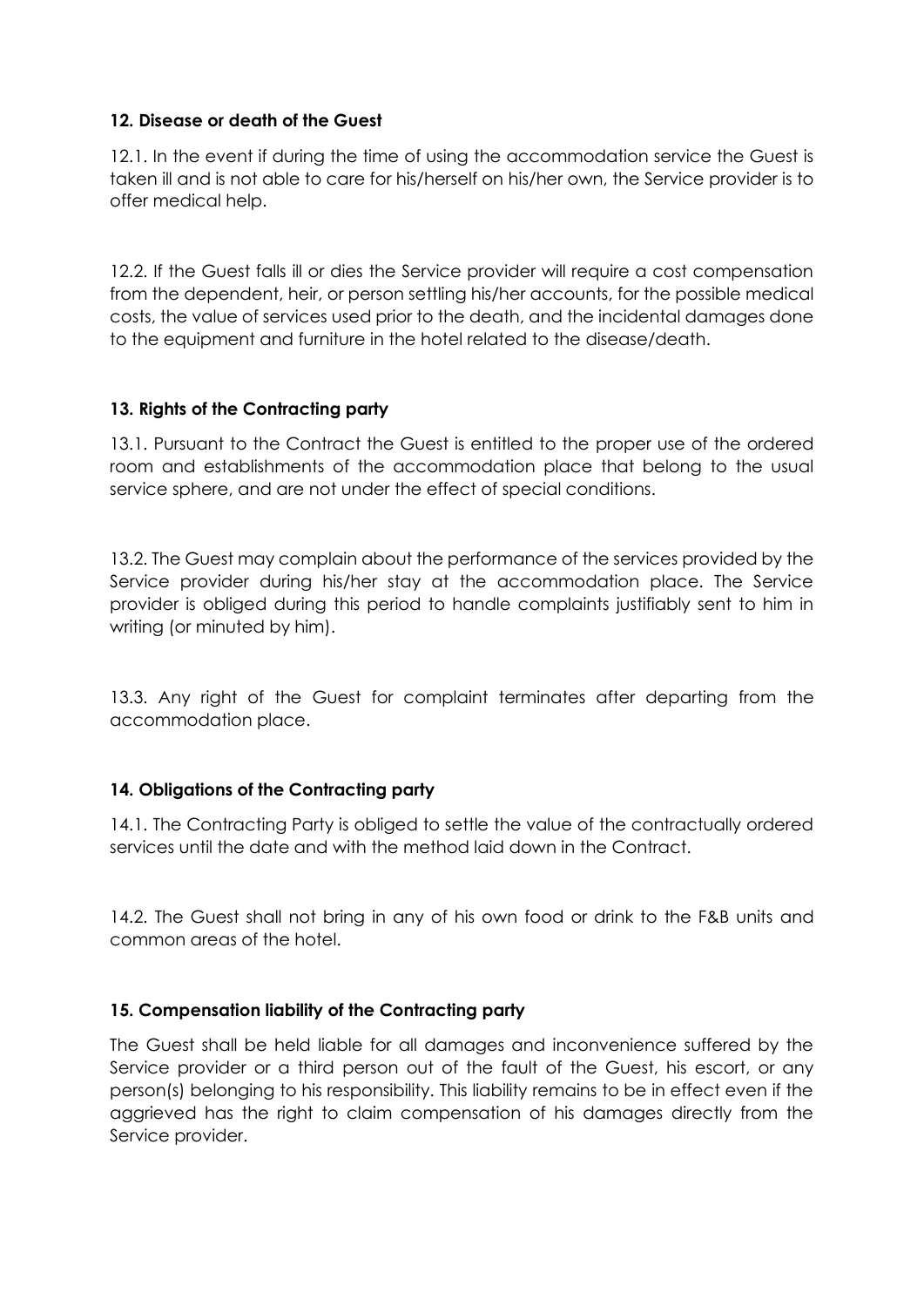### **16. Rights of the Service provider**

In the event, if the Guest does not live up to his fee payment obligation related to the used or contractually ordered but not used services carrying a penalty, the Service provider - to ensure his claim - has a right of pledge on the Guest's personal belongings he has taken with him to the hotel.

### **17. Obligations of the Service provider**

The Service provider shall;

a) perform the accommodation and other services ordered based on the Contract in line with the valid stipulations and service standards,

b) examine the written claim of the Guest and take steps to remedy the problem which is also to be recorded in writing.

# **18. Compensation liability of the Service provider**

18.1. The Service provider shall be liable for all damages suffered by the Guest caused within the establishment by the Service provider or his employee.

18.1.1. The Service provider shall not be liable for damages that are the result of an unavoidable cause beyond the control of the employees and the guests of the Service provider or they have been caused by the guest himself.

18.1.2. The Service provider may designate places in the hotel that Guests may not enter. The Service provider will not be held liable for any damages or injuries caused in such places.

18.1.3. Guests shall immediately report to the hotel any damages suffered and provide the hotel all data necessary for clearing the claim, perhaps to be included in the police report/ police procedures.

18.2. The Service provider shall also be liable for damages suffered by guests because of the loss, damage, or destruction of their things if these were put in places that are designated by the Service provider or usually used for this purpose or in their safety box of the rooms and to things he has handed over to an employee of the Service provider whom he could believe to be authorized to receive his things.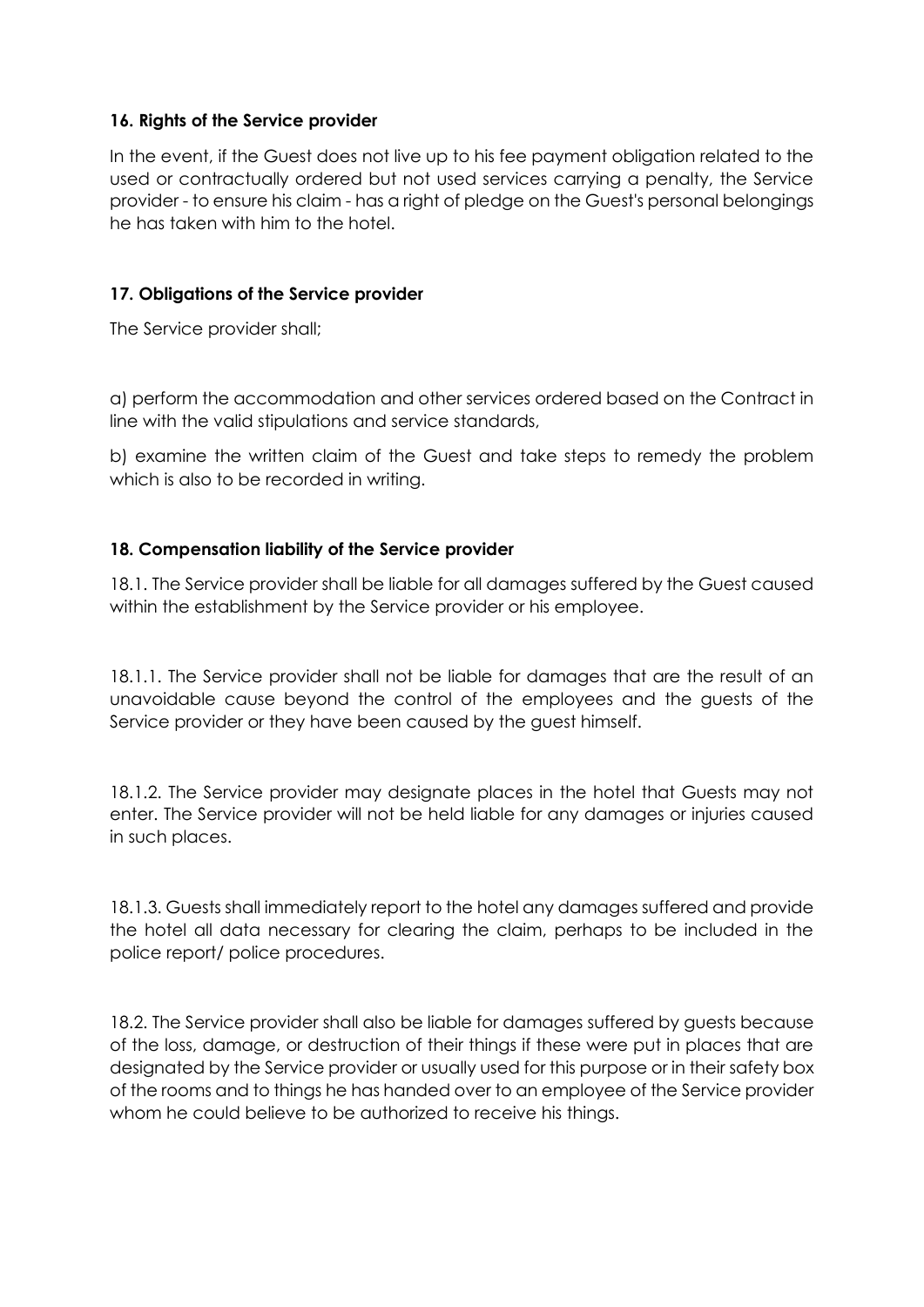18.2.1 The Service provider shall be liable for valuables, securities, and cash only if the service provider has expressly taken possession of the things for safekeeping or the damages have occurred due to a cause for which the service provider is liable in accordance with the general rules and regulations. In such cases, the burden of proof lies with the Guest.

18.3 The extent of indemnification is fifty times the sum of the contractual daily room rate, except if the damage is less than that.

# **19. Secrecy**

In the course of performing its contractual obligations the Service provider is obliged to act in line with the Act LXIII. of 1992 on the Protection of Personal Data and the Disclosure of Information of Public Interest and the legal provisions related to data protection - and if the Contracting party has informed the Service provider thereof the related internal regulations of the Contracting Party.

### **20. Vis major**

Any reason or circumstance (e.g.: war, fire, flood, rigors of weather, power shortage, strike) beyond the control of the party (vis major), excuses any party from performing the obligations set in the Contract until this reason or circumstance exists. Parties agree to do everything in their power to limit the possibility of these reasons or circumstances occurring to the minimum and to remedy the damage or delay caused by them as soon as possible.

### **21. Jurisdiction, governing law**

To the legal relationship between the Service provider and the Contracting party provisions of the Hungarian Civil Code shall apply. In any legal dispute arising from the service contract, the court authorized at the location where the services are provided is declared to have competence in handling the issue.

Online dispute resolution platform:<http://ec.europa.eu/odr>

### **22. Website**

### 22.1 Referrals and Links

Unione-Clark Kft. has no influence on the design and contents of third-party material linked or referred to from its websites.